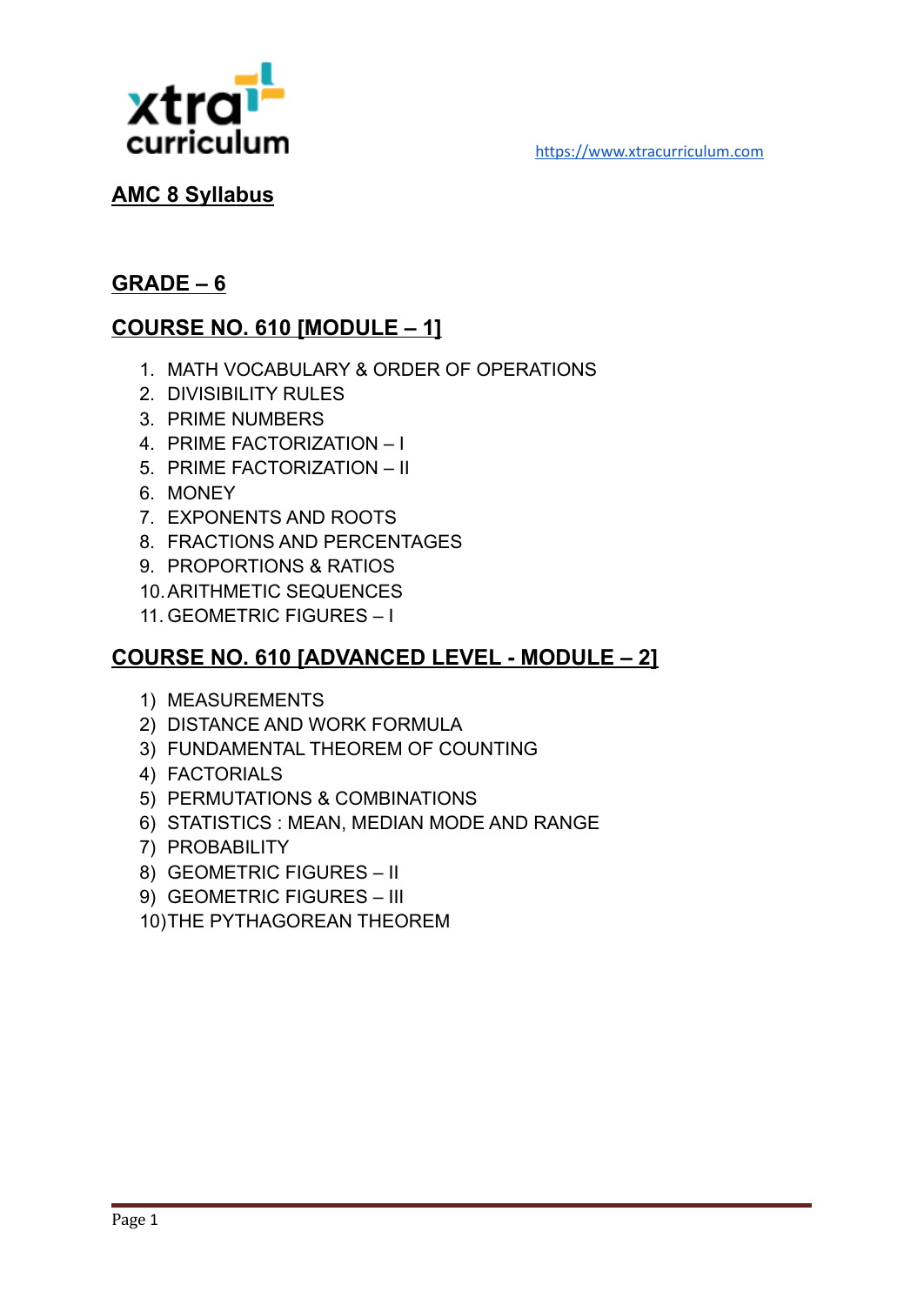

#### **GRADE – 7**

## **COURSE NO. 710 [MODULE – 1]**

- 1. INTEGERS AND DIVISIBILITY
- 2. ORDER OF OPERATIONS
- 3. THE SUM OF FIRST 100 POSITIVE INTEGERS [SPOTLIGHT IS ON GAUSS]
- 4. COMMON FACTORS
- 5. SOLVING LINEAR EQUATIONS
- 6. COMPARE THE POWERS
- 7. THE LAST DIGITS OF AN INTEGER
- 8. PRIME NUMBERS
- 9. USING NOTATION IN COMPUTATIONS
- 10.FRACTIONS
- 11. FUN SEQUENCES
- 12.SIMPLE SUMS

## **COURSE NO. 720 [MODULE – 2]**

- 1) SEQUENCES
- 2) NUMBER OF TERMS IN A FINITE SEQUENCES AND MORE
- 3) FUNDAMENTAL THEOREM OF COUNTING
- 4) CONSECUTIVE NUMBERS
- 5) DIGITS OF NUMBERS
- 6) PROPORTIONS
- 7) AVERAGES
- 8) PERCENTAGES
- 9) ABSOLUTE VALUE
- 10)FACTORIALS
- 11)TANGRAMS
- 12)LETTERS & DIGITS
- 13)TRIANGULAR NUMBERS
- 14)POLYGONAL NUMBERS